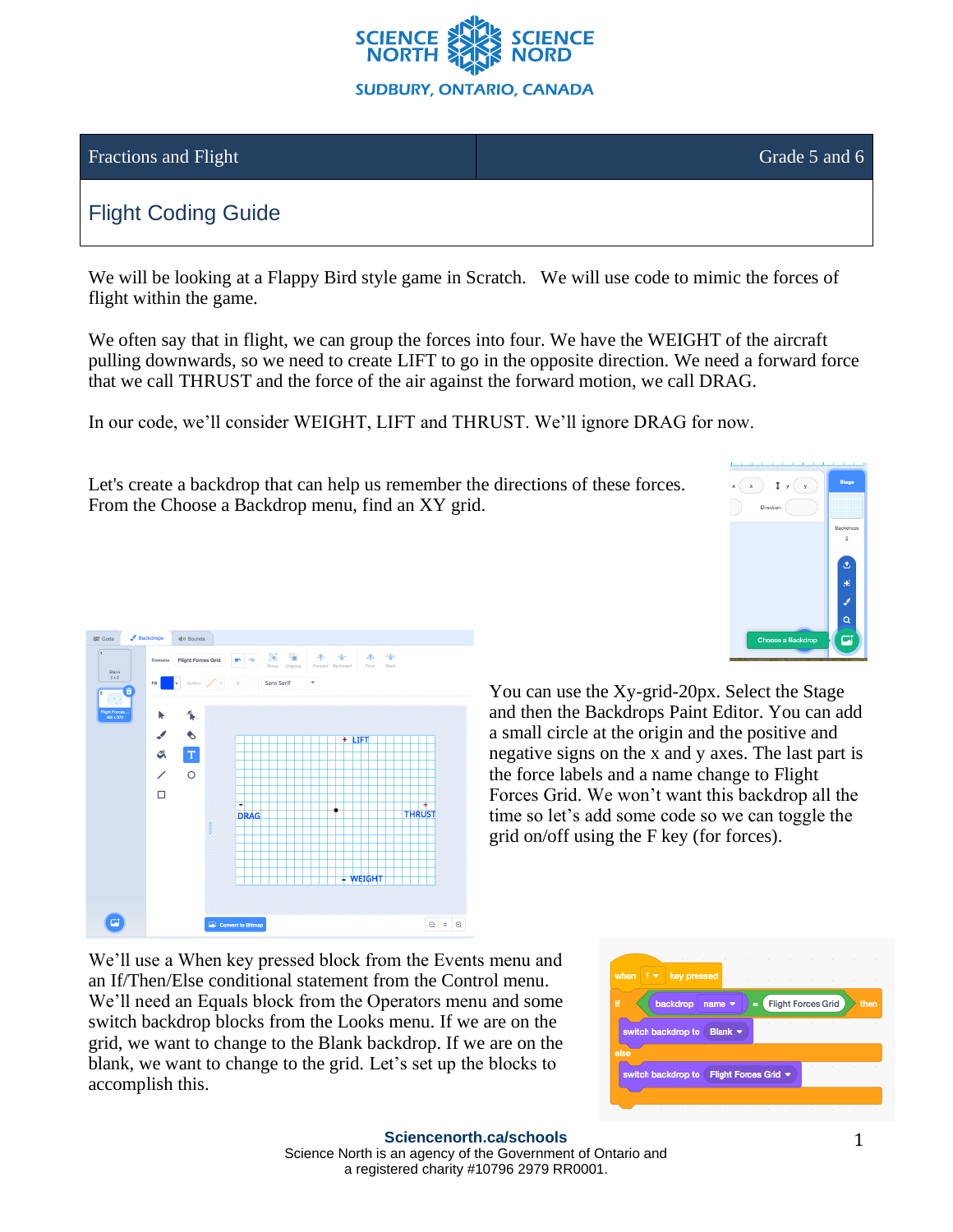

Now we'll find a bird sprite from the Choose a Sprite menu or draw one in the Sprite Paint Editor.

| <b>SEP</b> Code | Costumes                                                                                                                                 | (b) Sounds                     | $\Box$                                                                 | <b>THE REAL PROPERTY</b><br>55<br>$\Box$ |
|-----------------|------------------------------------------------------------------------------------------------------------------------------------------|--------------------------------|------------------------------------------------------------------------|------------------------------------------|
| Motion          | <b>Motion</b>                                                                                                                            |                                |                                                                        |                                          |
| Looks           | move (10) steps                                                                                                                          |                                |                                                                        |                                          |
| e i<br>Sound    | turn $C^2$ (15) degrees                                                                                                                  |                                |                                                                        |                                          |
| Events          | turn $\sqrt{5}$ 15 degrees                                                                                                               |                                |                                                                        |                                          |
| Control         | go to random position $\star$                                                                                                            |                                |                                                                        |                                          |
| Sensing         | go to $x: (0)$ y: $(0)$                                                                                                                  |                                |                                                                        |                                          |
| Operators       | glide<br>$\mathbf{1}$                                                                                                                    | secs to random position $\div$ |                                                                        |                                          |
| Variables       | glide $\begin{pmatrix} 1 \\ 1 \end{pmatrix}$ secs to x: $\begin{pmatrix} 0 \\ 0 \end{pmatrix}$ y: $\begin{pmatrix} 0 \\ 0 \end{pmatrix}$ |                                |                                                                        |                                          |
| My Blocks       |                                                                                                                                          |                                | Î<br>$\mathbf 0$<br><b>Sprite1</b><br>Sprite<br>$\leftrightarrow$<br>у | <b>Stage</b>                             |
|                 | point in direction 90                                                                                                                    |                                | Ø<br>Direction<br>$\bullet$<br>100<br>Show<br>Size<br>$\Delta$         |                                          |
|                 | point towards mouse-pointer                                                                                                              |                                | $\mathop{\textcircled{\scriptsize{+}}\nolimits}$<br>米<br>×             | Backdrops                                |
|                 | change x by 10                                                                                                                           |                                | Ę<br>$\odot$<br>Ø<br>Sprite1                                           | 1                                        |
| e.              | set x to 0                                                                                                                               |                                | $\alpha$<br>$\equiv$                                                   |                                          |
|                 |                                                                                                                                          | <b>Backpack</b>                | Choose a Sprite<br>U                                                   |                                          |

when  $\overline{\phantom{1}}$  clicke After you have chosen your sprite, start your code with a block from the Events Menu. We'll want the bird to start at the left part of the screen. We can drag the bird to the position we want and then select the Go To block from the Motion menu. The numbers adjust to the position we have chosen so this will place the bird at the start position we have selected. From the Control Menu, we'll need a Forever loop and an If/then conditional statement. Since we want our bird sprite to respond to the Space Bar, we'll choose that block from the Sensing Menu.



When we begin the program, it will start to check if the space is pressed for as long as the program runs. To complete the conditional, we must include the 'Then' instruction. In order to do this, we will need to create a variable. Let's call this variable Weight/Lift. We will use this variable to code a downward accelerating movement due to gravity and an upward lift movement when the Space is pressed.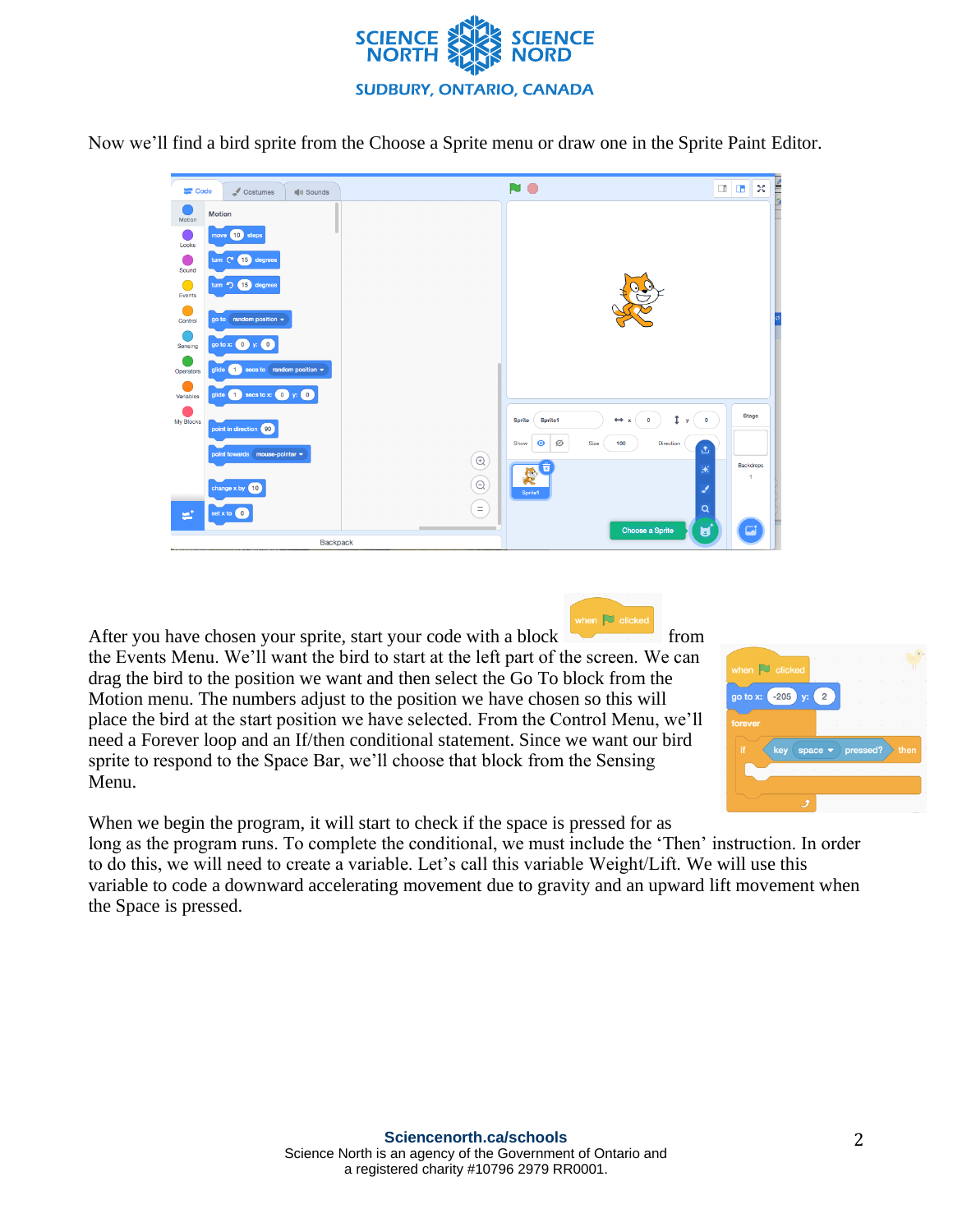

In order to incorporate a movement that acts as the Weight, we need to have the bird changing in the Y direction. From the variable menu, we'll choose 2 Set variable blocks. We'll start the code by setting Weight/Lift to 0. We'll next set the Weight/Lift to 10 if the Space is pressed. We'll also add a Change Y by block and add the Weight/Lift variable there as well.



If we run the code right now, the bird will continue to go upwards since we haven't accounted for the weight yet, only the lift. In order to set the weight, we will add a Change block into the Forever Loop. This is so that the weight acts forever. The lift will only act when the space is pressed.

We want the change to be a negative number so that the bird goes downward. Let's choose -1.

If we run the code now, we'll see that the bird is always going down until we press the Space at which time, it goes up for a bit and then back down again. We have a jumping bird!

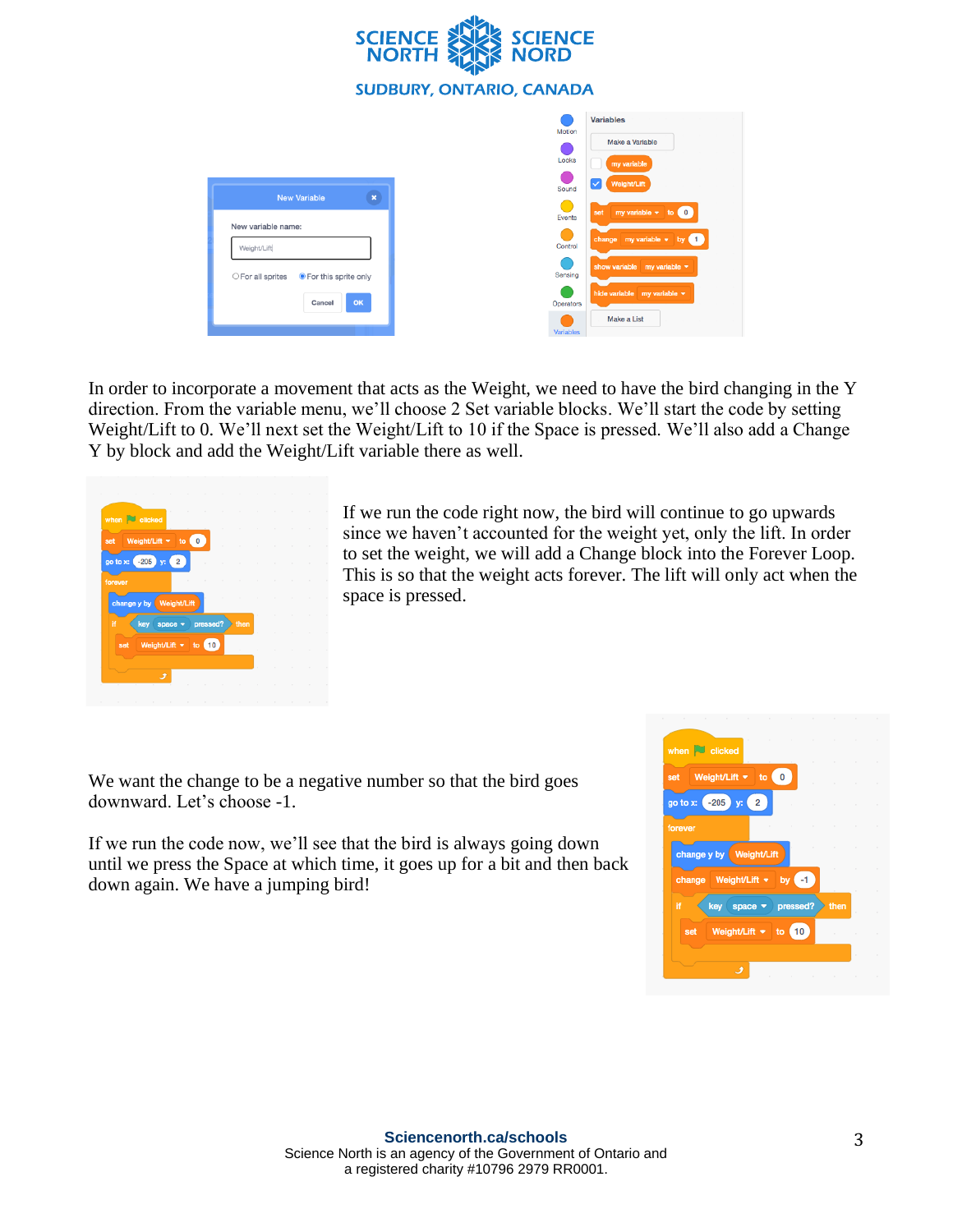

| Code                              | Costumes                                                       | (1) Sounds |                       |                         |                     |
|-----------------------------------|----------------------------------------------------------------|------------|-----------------------|-------------------------|---------------------|
| û<br><b>Top Pipe</b><br>103 x 254 | <b>Top Pipe</b><br>Outline<br>Fill                             | ÷          | O<br>Group<br>Ungroup | -A-<br>Forward Backward | More •              |
| $\overline{2}$<br>Bottom          |                                                                | 4          |                       |                         |                     |
| 103 x 253                         |                                                                |            |                       |                         |                     |
|                                   |                                                                |            |                       |                         |                     |
|                                   | $\begin{array}{c}\n\bullet \\ \bullet \\ \bullet\n\end{array}$ |            |                       |                         |                     |
|                                   |                                                                |            |                       |                         |                     |
|                                   | $\mathbf T$                                                    |            |                       |                         |                     |
|                                   |                                                                |            |                       |                         |                     |
|                                   | $\frac{1}{\sqrt{2}}$                                           |            |                       |                         |                     |
|                                   | $\overline{\square}$                                           |            |                       |                         |                     |
|                                   |                                                                |            |                       |                         |                     |
|                                   |                                                                |            |                       |                         |                     |
| ы                                 | Convert to Bitmap                                              |            |                       | $\odot$                 | $\odot$<br>$\equiv$ |

In a Flappy Bird game, the bird flies between pipes. We'll work on coding them next but first we will need to create the sprites. Choose Paint from the Sprite menu. You can use the rectangle tool to draw simple pipes and select a colour. You'll need to create 2 costumes for the pipe sprites. One Top pipe and one Bottom pipe. Once you have created the first one, you simply need to copy it and use the Flip Vertical button in the paint Menu.

Now let's look at the code for the pipe sprites. We will look at how to use the cloning function to reproduce copies of the pipes in the game window.

We'll start with a When Green Flag Clicked and a Forever loop.

We will use a Clone function to create copies of the pipes. Since there can be many copies of the pipe on screen at a time that leads to confusion, we'll also drag a Hide block from the Looks Menu.

We want to create both bottom and top pipes though so we'll need create a new variable called Pipes. This variable will help us set whether we want a bottom or top pipe. When creating the variable, make sure to click for this sprite only.



**DEL Alia** 



Now that we have the Pipes variable, we can set it to Top then create a clone and also set it to Bottom and create a clone. We'll also add a Wait block from the Control menu. This will give a second between clones.

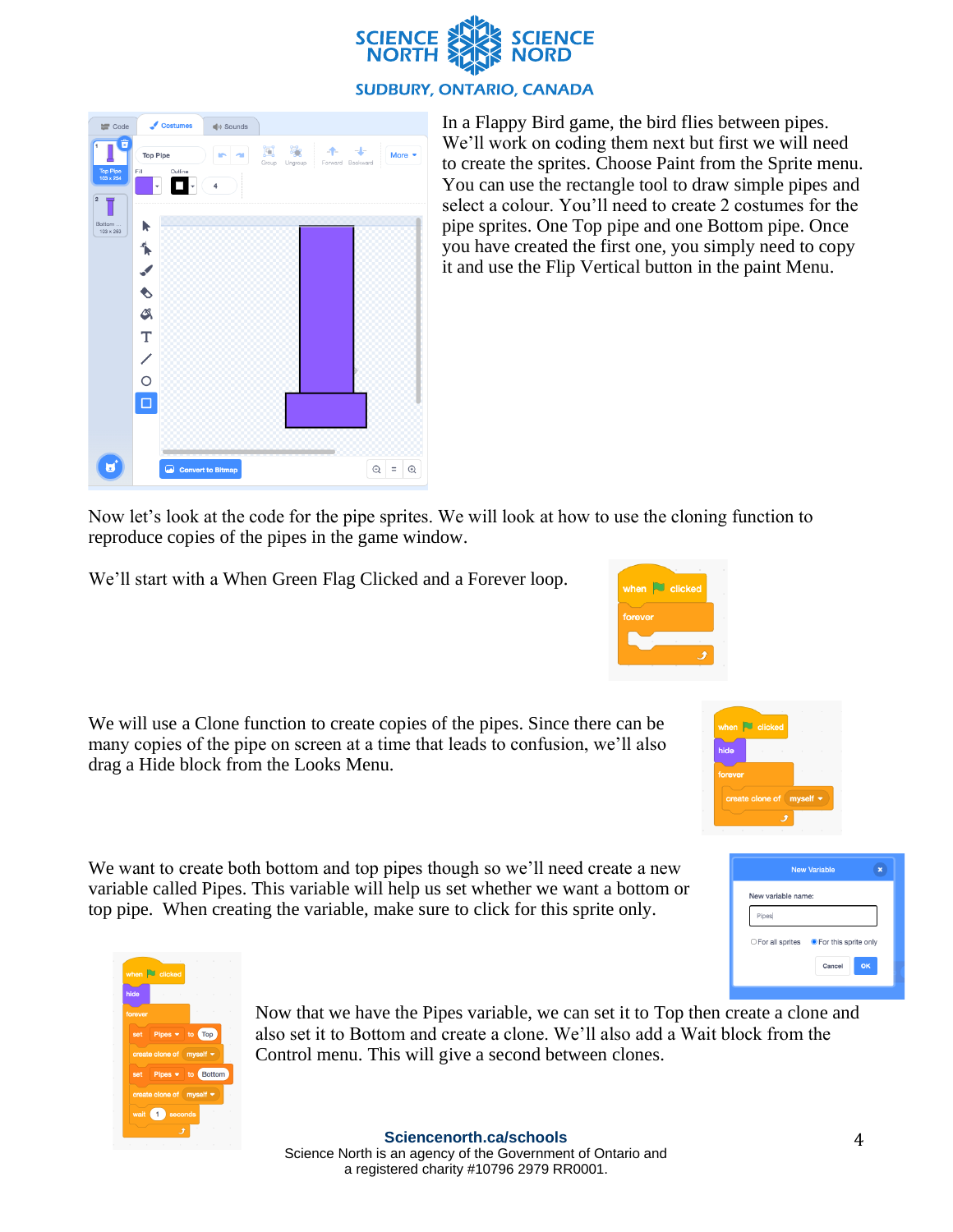

Now we want to change the Costume of the pipes so that the image reflects what we have Set. We'll add a conditional statement from the Control menu of the form If/Then/Else. We'll also use a new Control block called When I start as a clone and a new Looks block called Switch Costume. We'll need a Math Operator to complete the If part of the statement.



If we test our pipe code so far, we'll see that the new pipes appear in the bottom left corner of the stage. We'll want to move them so they appear from the far right of the stage instead. If we click the When I start as a clone block, a pipe should appear. You can drag it over to the left and place it where you think it should go. As you do this, the Go To block in the Motion menu will show the x and y coordinates for where you are placing the pipe. You can then place that block with that position into the code. After you do one pipe, do the other.

| the contract of the contract of the<br>the control of the<br>when I start as a clone<br><b>State Street</b><br><b>College College</b><br><b>STATE</b> | the contract of the contract of the contract of the contract of the contract of<br><b>Contract</b><br>$\sim$ | $\sim$                                          | <b>Contract</b>                                 | Chick: Weight/Lift<br>$-15$ |
|-------------------------------------------------------------------------------------------------------------------------------------------------------|--------------------------------------------------------------------------------------------------------------|-------------------------------------------------|-------------------------------------------------|-----------------------------|
| and the state of the state of<br><b>CONTRACTOR</b><br><b>Contractor</b><br>show                                                                       | <b>Contract Contract</b><br><b>Contractor</b>                                                                | <b>Contract</b>                                 | <b>Contract</b>                                 | Pipe: Pipes <b>Bottom</b>   |
| ∽<br>if.<br><b>Pipes</b><br>then<br>Top<br>$\equiv$                                                                                                   |                                                                                                              | the contract of the contract of the contract of |                                                 |                             |
| switch costume to Top Pipe ▼                                                                                                                          |                                                                                                              | .                                               | the contract of the contract of the contract of |                             |
| else                                                                                                                                                  |                                                                                                              | the control of the control of the               | <b>Contract Contract</b>                        |                             |
| switch costume to Bottom Pipe +                                                                                                                       |                                                                                                              |                                                 | the control of the control of the               |                             |
| go to x: 237 y:<br>$-128$                                                                                                                             | the contract of the contract of the contract of                                                              |                                                 | $\sim$ 100 $\mu$                                |                             |
|                                                                                                                                                       |                                                                                                              |                                                 | the contract of the contract of the contract of |                             |
| <b>State</b><br>$\sim$<br>$\sim$<br><b>Contract</b><br>$\sim$                                                                                         | $\sim$<br>$\sim$                                                                                             | <b>Contractor</b>                               | $\sim$<br><b>Contract Contract</b>              |                             |
| <b>Contractor</b>                                                                                                                                     |                                                                                                              |                                                 | <b>Contractor</b><br>$\sim$                     |                             |
| $\sim$                                                                                                                                                |                                                                                                              | <b>College</b>                                  | <b>Contractor</b><br><b>Contract Contract</b>   |                             |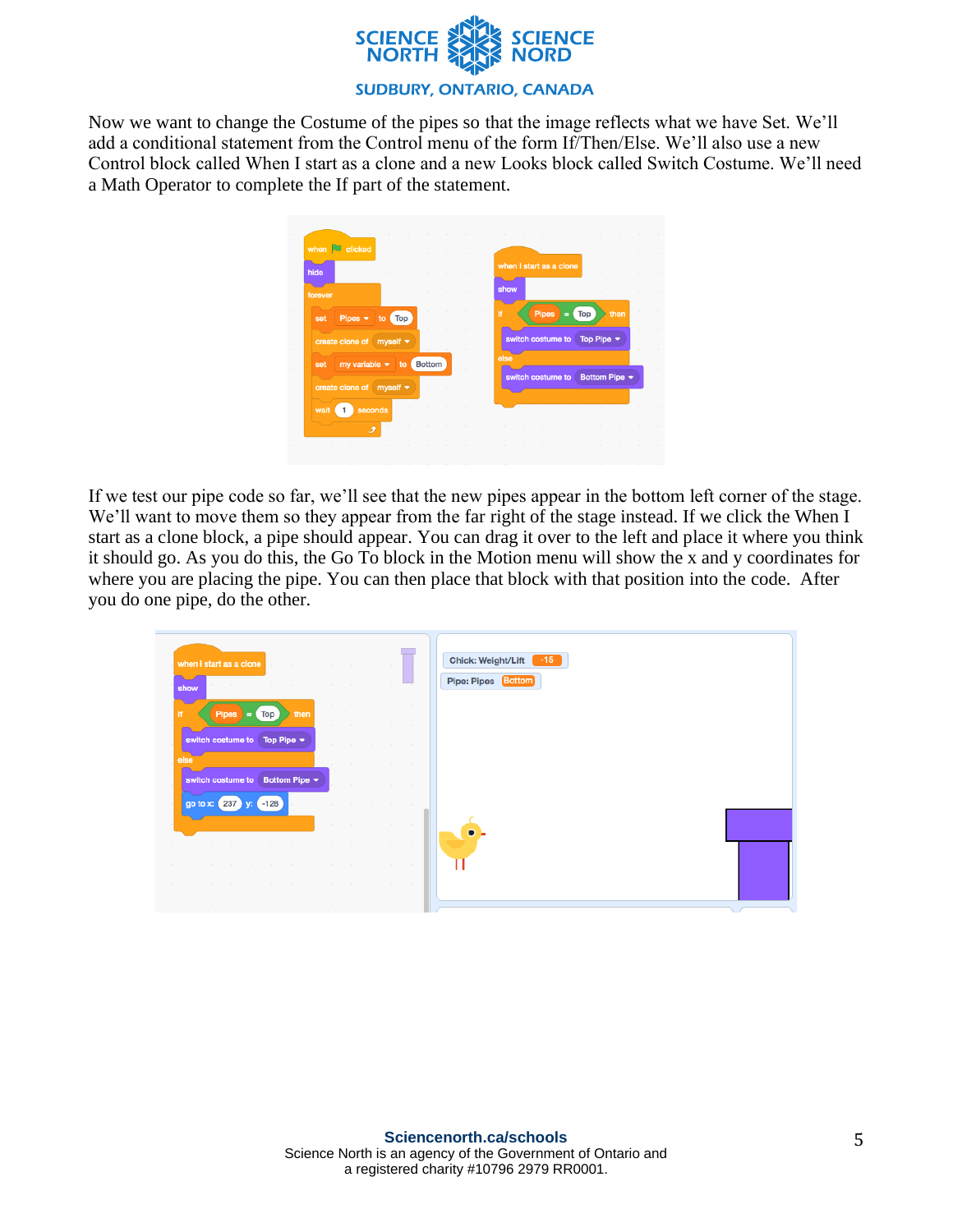

|                                                                                                                                                                                                                                                                                                                                                                                                                                                                                                                                                                                                                                                                                                                                                                                                                                                                                                                                                                                                                                                                                                                                                                                                                                                                                                                                                                |                                                                 | X<br>◫ |
|----------------------------------------------------------------------------------------------------------------------------------------------------------------------------------------------------------------------------------------------------------------------------------------------------------------------------------------------------------------------------------------------------------------------------------------------------------------------------------------------------------------------------------------------------------------------------------------------------------------------------------------------------------------------------------------------------------------------------------------------------------------------------------------------------------------------------------------------------------------------------------------------------------------------------------------------------------------------------------------------------------------------------------------------------------------------------------------------------------------------------------------------------------------------------------------------------------------------------------------------------------------------------------------------------------------------------------------------------------------|-----------------------------------------------------------------|--------|
| the control of the control of the<br><b>College</b><br>the control of the<br>$\sim$<br>$\sim$<br>when I start as a clone<br>$\sim$<br>$\sim$<br>$\sim$<br>$\sim$<br><b>Contract</b><br><b>STATE</b><br>the company of the company<br>$\sim$<br><b>STATE</b><br>$\sim$<br>show<br><b>COLLEGE</b><br>the control of the control of the con-<br>Ħ.<br><b>Pipes</b><br>Top<br>then<br>I = 1<br>$\sim$<br><b>Contract Contract</b><br>the control of the control of the<br><b>Contractor</b><br>switch costume to<br>Top Pipe $\sim$<br>$\sim$<br>$\sim$<br>the control of the control of the<br>$\sim$<br>go to x: 227<br>(113)<br><b>COLLEGE</b><br>else<br>$\sim$ 10 $\pm$<br><b>Contract Contract</b><br><b>Contractor</b><br>$\sim$<br><b>Contractor</b><br>$\sim$<br>switch costume to Bottom Pipe +<br><b>College</b><br><b>STATE</b><br><b>Contract</b><br>$\sim$<br><b>CONTRACTOR</b><br>the contract of the con-<br>$\sim$<br><b>Contract</b><br><b>Contract</b><br>$\sim$<br>$\sim$<br>go to x: 237<br>$-128$<br>$\sim$<br>the control of the control of<br>and the con-<br><b>Contractor</b><br>$\sim$<br>$\sim$<br><b>CONTRACTOR</b><br>$\sim$<br>$\sim$<br>$\sim$<br>$\sim$<br><b>CONTRACTOR</b><br>$\sim$<br>$\sim$<br>$\sim$<br><b>Contract</b><br><b>CONTRACTOR</b><br><b>Contractor</b><br><b>Contract Contract</b><br>$\sim$<br>$\sim$<br>$\sim$ | <b>Chick: Weight/Lift</b><br>$-15$<br><b>Pipe: Pipes</b><br>Top |        |

The next part that we will have to code is the pipe movement. The pipe movement is what makes it look like the bird is going forward. It is essentially the thrust force. We want the pipe to keep moving

towards the left until it gets to the end of the screen. We'll use a Repeat Until block from the Control menu. We'll need to add a statement that we can test for to see if the Until is reached. We'll use a Less Than block from the Operators menu. After the x position is less than a number of our choice, then the pipe should disappear. You can take the pipe from the stage and bring it to the left to test what the x position should be when we want it to disappear. If we change x by a negative number, the sprite will travel to the left.

| repeat until      | <b>x</b> position |                            | c.     | $-240$ |  |
|-------------------|-------------------|----------------------------|--------|--------|--|
| change x by       |                   | and the state of the state |        | $\sim$ |  |
| delete this clone | $\sim$            | $\sim$                     | $\sim$ | ×      |  |

If we test the code at this point, our pipes should spawn on the right and travel to the left and disappear. If we want to play with the rate at which the pipes appear, we need to change the time we indicated in the Wait block.



**Sciencenorth.ca/schools** Science North is an agency of the Government of Ontario and a registered charity #10796 2979 RR0001.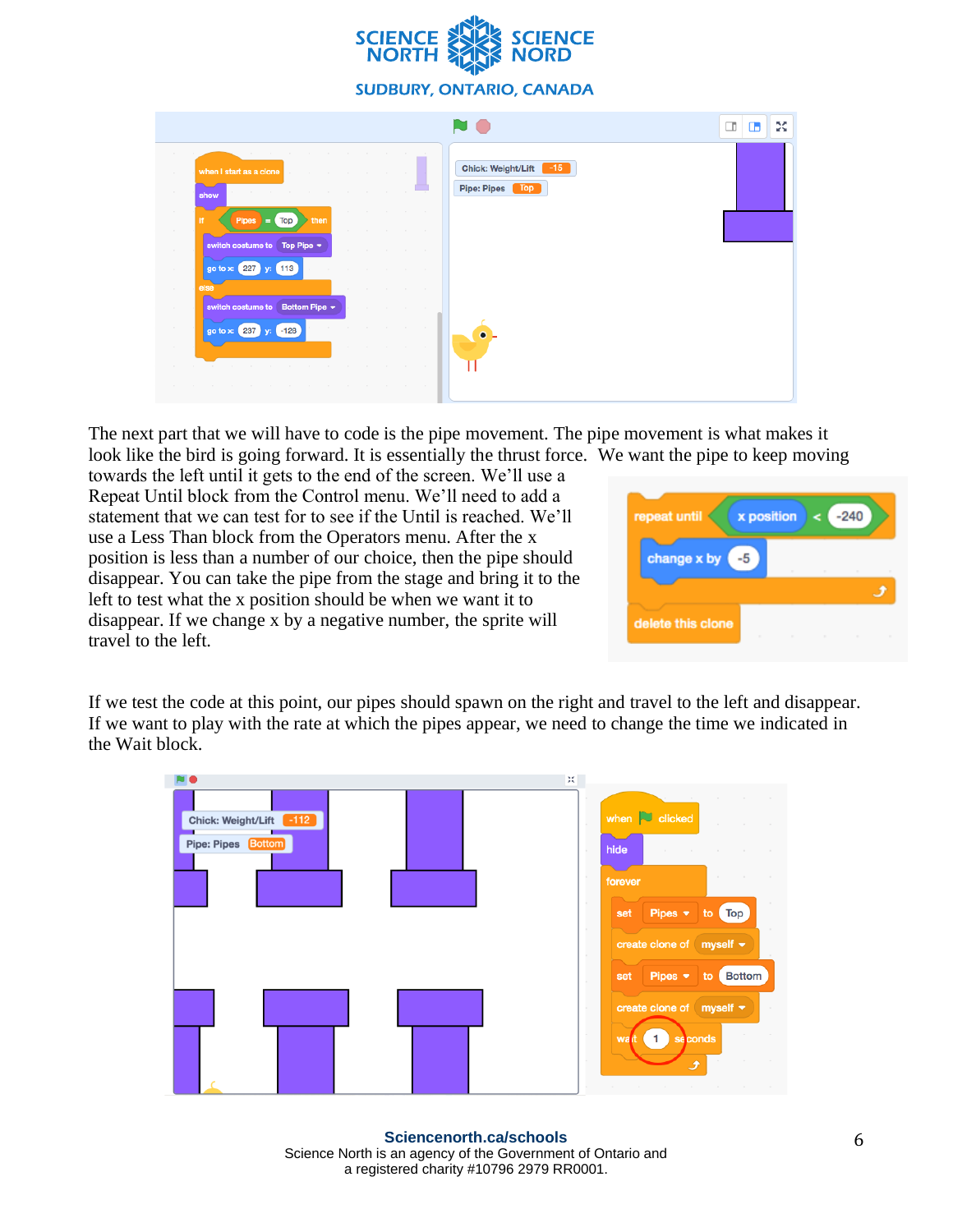

Since the code for the x position works, we want to move onto coding a change in y for the pipes. We want them to spawn at different heights. We'll need to create a new variable for this sprite only. We will call it RandomPipeSpawn. We'll want to set this variable in our Forever loop before we set the Pipes variable. Since we want it to be at random, we will choose the Pick Random block from the Operators menu. We'll need to determine what range we want the pipes to spawn into. We can move the pipes in the Stage to test out the topmost and bottommost positions. Move both pipes around, make note of their y position and enter the range into the Pick Random block.

|         |                                |           |  |        |        |        | ٠                          |        |   |  |
|---------|--------------------------------|-----------|--|--------|--------|--------|----------------------------|--------|---|--|
|         | when <b>J</b> clicked          | $\sim$    |  |        | $\sim$ | $\sim$ | $\sim$                     | $\sim$ |   |  |
| hide    |                                |           |  |        |        |        |                            |        |   |  |
| forever |                                | $\sim$    |  | $\sim$ | $\sim$ | $\sim$ | $\sim$                     |        |   |  |
| set     | RandomPipeSpawn •              |           |  |        |        |        | to pick random -168 to 135 |        |   |  |
| set     | Pipes <del>v</del> to Top      |           |  |        |        |        |                            |        |   |  |
|         | create clone of myself .       |           |  |        |        |        |                            |        |   |  |
| set     | Pipes $\blacktriangledown$     | to Bottom |  | ×      |        |        |                            |        |   |  |
|         | create clone of myself $\star$ |           |  |        |        |        |                            |        |   |  |
| wait    | 3                              | seconds   |  |        |        |        | ×                          | ×      | × |  |
|         |                                |           |  |        |        |        |                            |        |   |  |
|         |                                |           |  |        |        |        |                            |        |   |  |

| <b>Contract Contract</b><br><b>STATISTICS</b><br>$\sim$ | <b>Contract Contract</b><br>$\sim$            | the contract of the contract of                                                 | the contract of the contract of the contract of the contract of the contract of |                          |
|---------------------------------------------------------|-----------------------------------------------|---------------------------------------------------------------------------------|---------------------------------------------------------------------------------|--------------------------|
| the contract of the                                     | <b>Contractor</b>                             | the contract of the contract of the contract of the contract of the contract of | the contract of the contract of the contract of the contract of the contract of |                          |
| clicked<br>when $\Box$                                  | <b>Contract Contract</b><br><b>CONTRACTOR</b> | the control of<br><b>Contract Contract</b>                                      | <b>Contract Contract</b><br>$\sim$                                              | <b>Contract Contract</b> |
| <b>College</b><br>hide                                  | $\sim$                                        |                                                                                 | $\sim$<br>$\sim$<br>$\sim$                                                      | <b>Contractor</b>        |
| forever                                                 | <b>COLL</b>                                   | <b>COLLA</b>                                                                    |                                                                                 |                          |
| set                                                     |                                               |                                                                                 | RandomPipeSpawn $\star$ to pick random $-168$ to 135                            |                          |
| set                                                     | Pipes v to Top                                | $\sim$                                                                          |                                                                                 | <b>Contractor</b>        |
| create clone of myself $\star$                          |                                               | $\sim$                                                                          |                                                                                 |                          |
|                                                         |                                               | $\sim$<br>$\sim$                                                                | $\sim$<br><b>Contract Contract</b><br><b>Contract</b>                           | $\sim$                   |
|                                                         | set Pipes v to Bottom                         |                                                                                 | $\sim$                                                                          |                          |
| create clone of myself $\blacktriangledown$             |                                               | the contract of the contract of                                                 | <b>Contractor</b><br><b>CONTRACTOR</b>                                          | <b>Contractor</b>        |
| wait                                                    | seconds<br><b>Contract Contract</b>           | <b>Contractor</b>                                                               |                                                                                 |                          |
|                                                         |                                               |                                                                                 | $\sim$<br>$\sim$<br>$\sim$                                                      | <b>Contract Contract</b> |
|                                                         |                                               |                                                                                 |                                                                                 | $\sim$<br>$\sim$         |

After we have decided the range, we can set our y position in the Start Clone code to the RandomPipeSpawn variable.

If we run the code now, we will see the pipes randomly spawning in the y position moving to the left and disappearing as if the bird was going forward(thrust). We see the bird goes up when we press Space(lift) and the bird falls elsewise(weight). In order to make this a playable game though, the size of the bird and the space between the pipes need to be maneuverable.

In the Paint editor for the chick costume, we can remove the legs so it takes up less space. In the chick code, we can use the Set Size block from the Looks menu to adjust it. Let's try 60%.

In order to reduce the frequency of the pipes spawning, we can adjust the Wait time in the pipes code. We can try 3 seconds between spawns instead of 1.

If we want to change the spacing between the pipes, we can do it in the Costumes Paint editor as well. We want them to be positioned directly above each other with the spacing we want to try. We can always make adjustments later if we don't like the

| ×                                    |                             |                         |                                                                                      |                      |
|--------------------------------------|-----------------------------|-------------------------|--------------------------------------------------------------------------------------|----------------------|
| ×                                    |                             |                         |                                                                                      |                      |
|                                      |                             |                         |                                                                                      |                      |
|                                      |                             |                         |                                                                                      |                      |
|                                      |                             |                         |                                                                                      |                      |
|                                      |                             |                         |                                                                                      |                      |
|                                      |                             |                         |                                                                                      |                      |
|                                      |                             |                         |                                                                                      |                      |
|                                      |                             |                         |                                                                                      | then                 |
|                                      |                             |                         |                                                                                      |                      |
|                                      |                             |                         |                                                                                      |                      |
|                                      |                             |                         |                                                                                      |                      |
| when <b>dicked</b><br>set size to 60 | %<br>go to x: (-205) y: (2) | change y by Weight/Lift | Weight/Lift $\bullet$ to 0<br>change Weight/Lift v by 1<br>Weight/Lift $\star$ to 10 | key space • pressed? |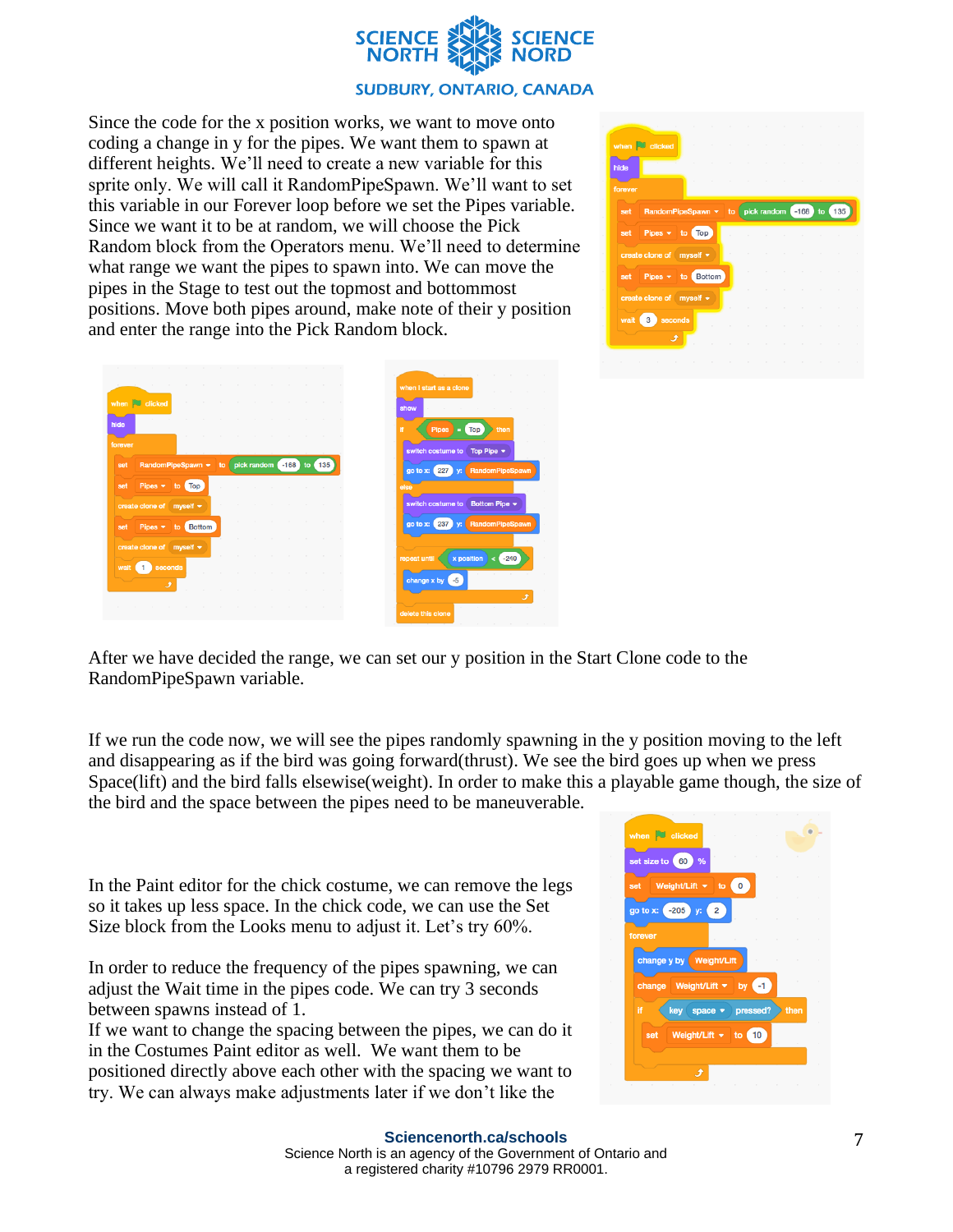

spacing..



We can now add a Lose or End Game condition. When the chick touches a pipe or the bottom of the Stage, the game should stop. We'll use a conditional if/then statement and a Stop block from the Control menu. From the Operators menu, we'll select an Or and a Less Than. From the Sensing menu, we'll use a Touching block. From the Looks menu we can add a Say block and a Wait Block from the Control menu. We'll add these into the Forever loop for the bird. We will have to move the bird to the bottom of the Stage to determine the y position for the Less Than block.

Here you can continue to adjust and modify certain parts of the code to affect playability like the spacing between the pipes and the size of the bird.

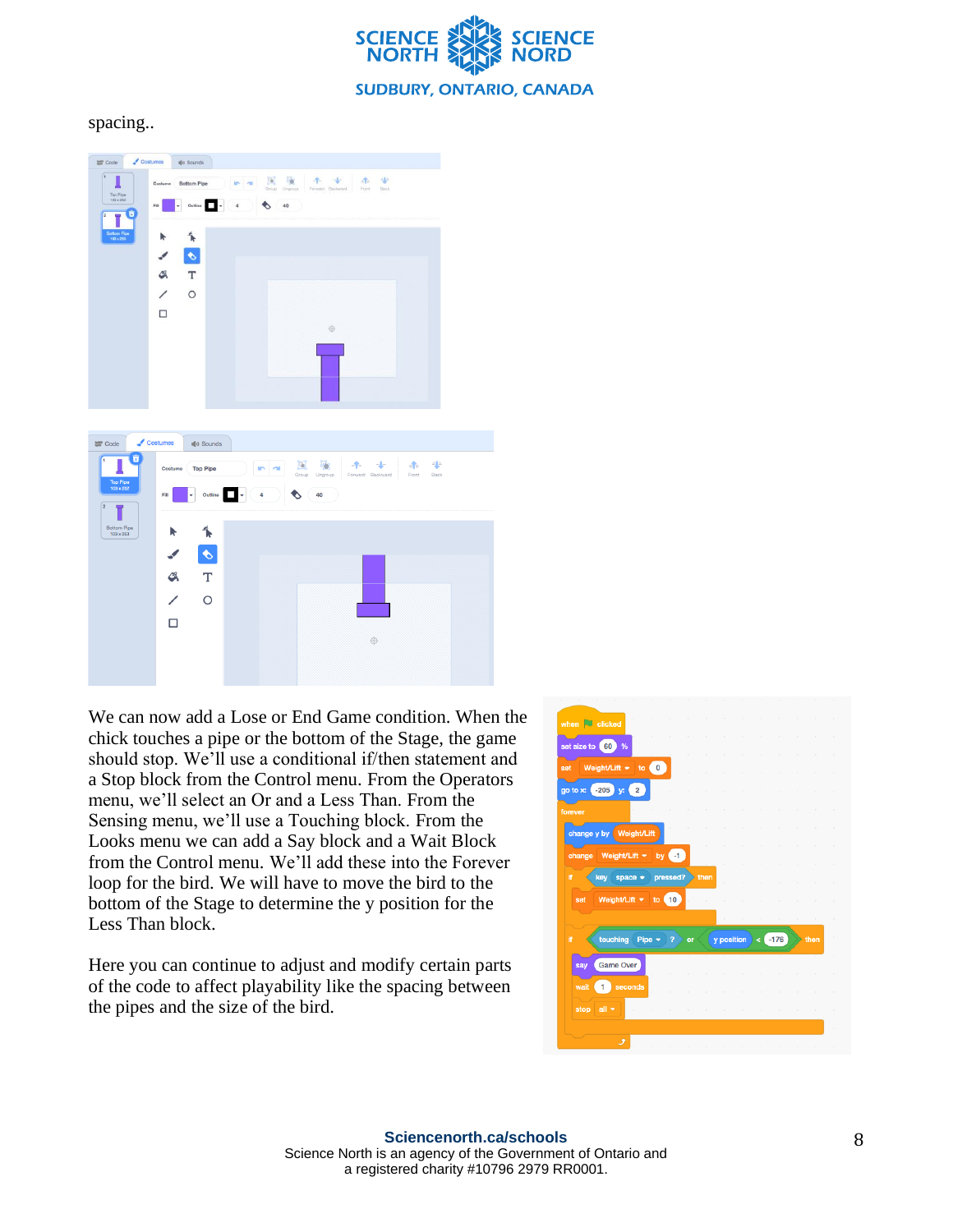

| when <b>clicked</b> |                            |                |           |    |      |            |  |       |                     |
|---------------------|----------------------------|----------------|-----------|----|------|------------|--|-------|---------------------|
|                     |                            |                |           |    |      |            |  |       |                     |
| set size to 60      | %                          |                |           |    |      |            |  |       | ×                   |
| set                 | Weight/Lift $\bullet$ to 0 |                |           |    |      |            |  |       | ×                   |
| go to x: -205       | y:                         | $\overline{2}$ |           |    |      |            |  |       | $\sim$              |
| forever             |                            |                |           |    |      |            |  |       | $\sim$              |
|                     | change y by Weight/Lift    |                |           |    |      |            |  |       | $\sim$              |
|                     | change Weight/Lift =       |                | $1y$ $-1$ |    |      | ٠          |  |       | $\epsilon$          |
|                     |                            |                |           |    |      |            |  |       | ×                   |
| Ħ                   | key<br>space               |                | pressed?  |    | then | ÷          |  |       | ٠                   |
| set                 | Weight/Lift =              | to.            | (10       |    |      |            |  |       |                     |
|                     |                            |                |           |    |      |            |  |       | $\sim$              |
| if                  | touching                   | Pipe $\sim$    | -2        | or |      | y position |  | < 176 | then                |
| say                 | <b>Game Over</b>           |                |           |    |      |            |  |       |                     |
| wait                | 1<br>seconds               |                |           |    |      |            |  |       | $\lambda$<br>$\sim$ |
|                     |                            |                |           |    |      |            |  |       | $\sim$              |
| stop                | all $\blacktriangledown$   |                |           |    |      |            |  |       |                     |
|                     |                            |                |           |    |      |            |  |       |                     |

We can also change the code in relation to the forces of

flight. If the bird is on a different planet with a stronger gravitational field, how would we adjust the Weight? If we want the bird to get more lift on each Space press, where do we adjust?

If we want to increase the thrust on the bird (speed of the pipes), what will we alter?

| when clicked                                                                                                   |                                                                                                                                                                                                                            | when I start as a clone<br>show<br>$Pipes = Top$<br>switch costume to Top Pipe $\bullet$                    |
|----------------------------------------------------------------------------------------------------------------|----------------------------------------------------------------------------------------------------------------------------------------------------------------------------------------------------------------------------|-------------------------------------------------------------------------------------------------------------|
| set Score v to 0<br>set size to 60 %<br>set Weight/Lift v to 0<br>go to x: (-205) y: (2)                       | <b>New Variable</b><br>$\boldsymbol{\times}$                                                                                                                                                                               | go to x: 227 y:<br>RandomPipeSpawn<br>switch costume to Bottom Pipe v<br>go to x: 237 y:<br>RandomPipeSpawn |
| forever<br>change y by Weight/Lift<br>change Weight/Lift + by -1                                               | New variable name:<br>Score                                                                                                                                                                                                | $-240$<br>x position<br>repeat until<br>$-5$<br>change x by                                                 |
| key space v pressed?<br>then<br>Weight/Lift $\star$ to (10)<br>set<br>touching Pipe $\star$ ? or<br>y position | <b>O</b> For all sprites<br>$\bigcirc$ For this sprite only<br>OK<br>Cancel                                                                                                                                                | delete this clone                                                                                           |
| <b>Game Over</b><br>say<br>wait is seconds                                                                     |                                                                                                                                                                                                                            |                                                                                                             |
| stop all $\sim$                                                                                                | <b>Extension:</b> Now we have a playable game but it would be more fun<br>could keep score! Let's add a score counter. We'll start by creating<br>another variable called Score. This time we will set it For all sprites. |                                                                                                             |

We'll want it to restart at 0 every time we play the game so let's set it to 0 When the Green Flag is clicked in the bird sprite code.

more fun if we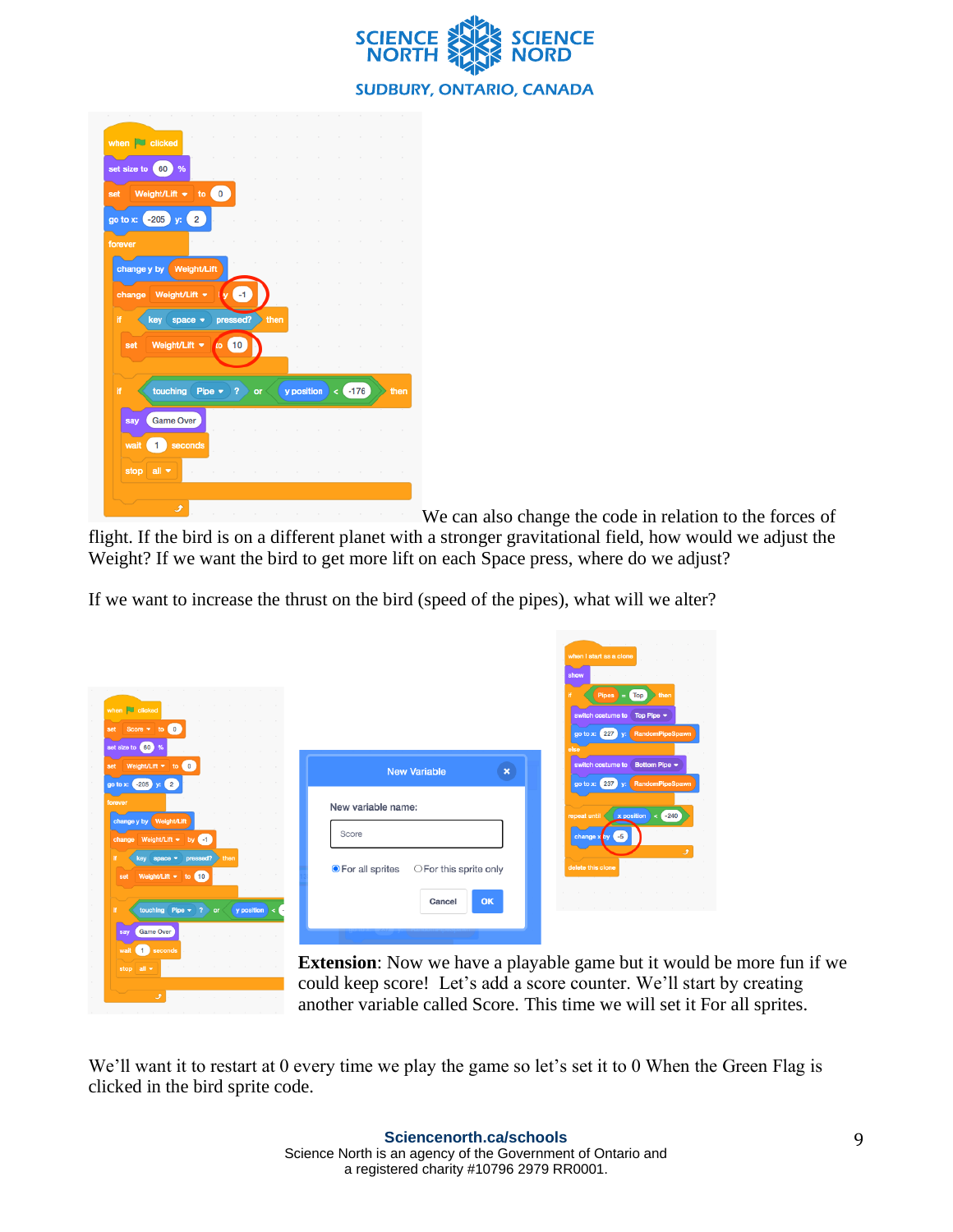

We want to gain points for every time the bird passes through a set of pipes. We will work within the code for the pipe Sprite. If the x position of the bird is greater than the the x position of the pipes then, add to the score. How will we write this with code blocks? We'll need an If/Then from the Control menu and a Greater Than from the Operator menu. From the Sensing menu, we can select the block that says Backdrop# of Stage. We'll use the drop-down menus within this block to make it say x position of Chick. Lastly, we'll need a Change variable block from the Variables menu.



| change Score $\bullet$ by $\bullet$ | ÷.<br>the company's company's company's |        |
|-------------------------------------|-----------------------------------------|--------|
|                                     |                                         |        |
|                                     |                                         | itch c |
|                                     | $\checkmark$ x position                 |        |
|                                     | y position                              | to x:  |
|                                     | direction                               |        |
|                                     | costume #                               | at unt |
|                                     |                                         | ange   |
|                                     | costume name                            |        |
|                                     | size                                    | e this |
|                                     | volume                                  |        |
|                                     | Weight/Lift                             |        |

We'll want to set the Score as the variable to change. We'll place it in the Repeat Until loop in the When I start as a clone pipe code.

Now when we test out the code, the score will increase for each set of pipes that the bird flies through.

Can you beat your own score in your own game?